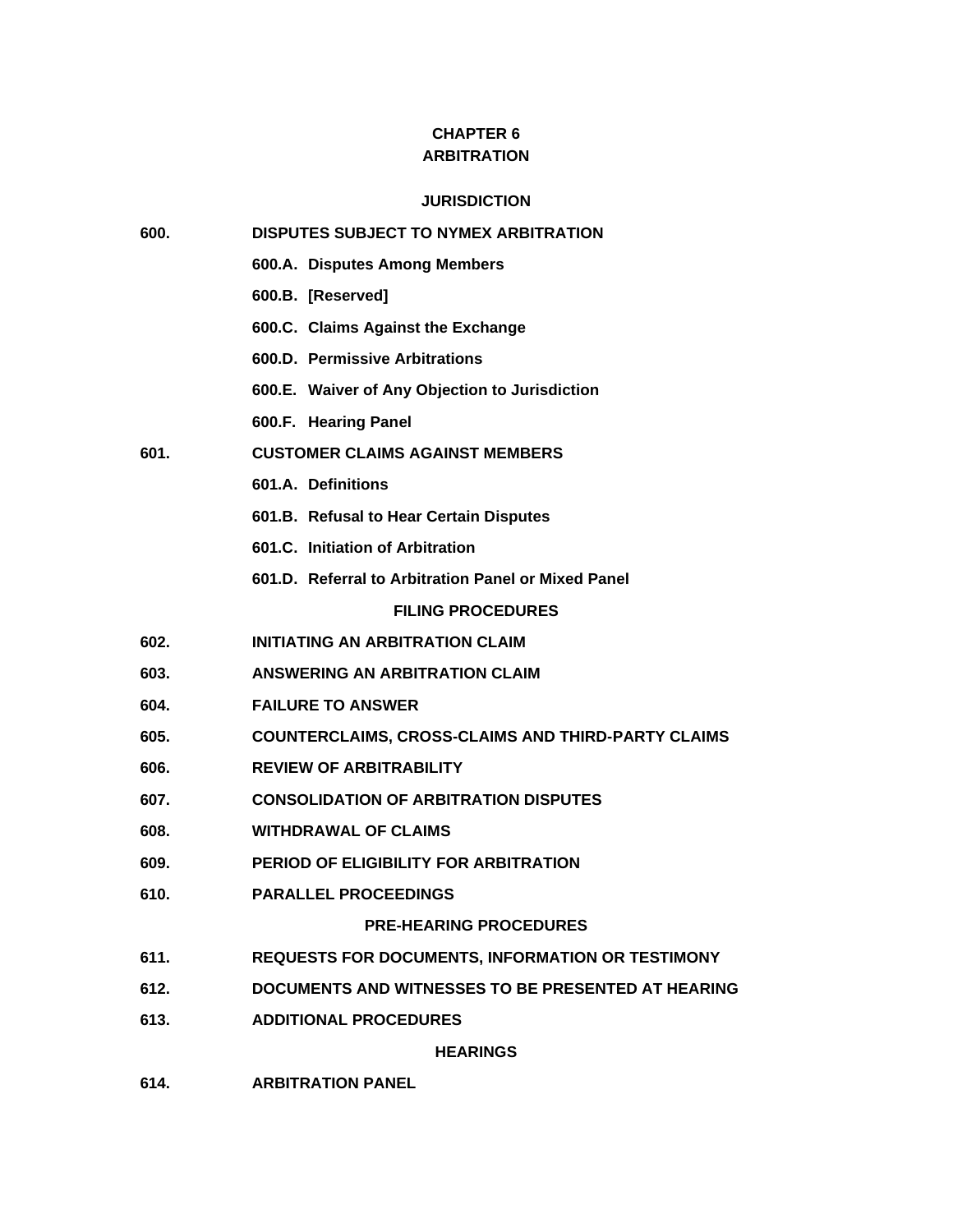|      | 614.A. Appointment of Arbitration Panel                                                    |
|------|--------------------------------------------------------------------------------------------|
|      | 614.B. Requests to Remove an Arbitrator                                                    |
| 615. | <b>HEARING PROCEDURES</b>                                                                  |
|      | 615.A. Chairman                                                                            |
|      | 615.B. Arbitrators                                                                         |
|      | 615.C. Parties and their Representatives                                                   |
|      | 615.D. Witnesses                                                                           |
|      | 615.E. Hearing Record                                                                      |
|      | <b>DECISIONS</b>                                                                           |
| 616. | <b>AWARDS</b>                                                                              |
|      | 616.A. Decision by Panel                                                                   |
|      | 616.B. Decision by the Chairman                                                            |
|      | 616.C. Limitations on Monetary Awards                                                      |
| 617. | <b>CORRECTION OF AWARD</b>                                                                 |
| 618. | <b>SATISFACTION OF AWARD</b>                                                               |
|      | <b>APPEALS</b>                                                                             |
| 619. | <b>APPEALS</b>                                                                             |
| 620. | STANDARDS AND PROCEDURES FOR REVIEW UPON APPEAL                                            |
|      | <b>ADDITIONAL CLAIMS</b>                                                                   |
| 621. | <b>CERTAIN CLAIMS AGAINST THE EXCHANGE INVOLVING TRADING</b><br><b>SYSTEMS OR SERVICES</b> |
|      | 621.A. General                                                                             |
|      | 621.B. Initial Liability Claim and Demand for Arbitration                                  |
|      | 621.C. Selection of Arbitration Panel                                                      |
|      | 621.D. Related Claims                                                                      |
|      | 621.E. Award                                                                               |
|      | 621.F. Satisfaction of Award by Exchange                                                   |
| 622. | <b>CLAIMS RELATING TO TRADE CANCELLATIONS OR PRICE</b>                                     |
|      | <b>ADJUSTMENTS</b>                                                                         |
|      | 622.A. General                                                                             |
|      | 622.B. Initiation of Claim                                                                 |
|      | 622.C. Related Claims                                                                      |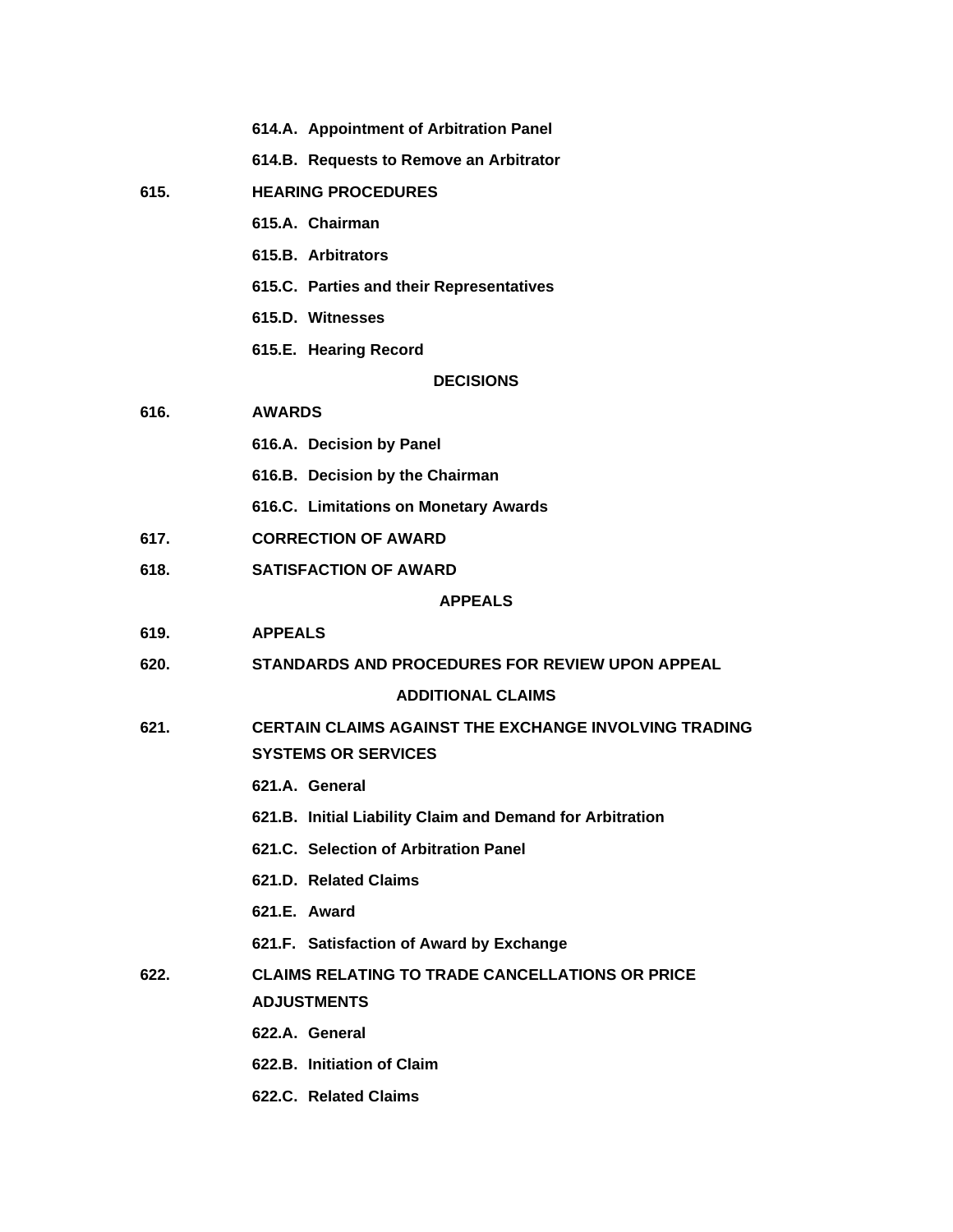**622.D. Award**

# **MISCELLANEOUS**

- **623. RIGHT TO COUNSEL**
- **624. COMPUTATION OF TIME**
- **625. SUBMISSIONS TO OR COMMUNICATIONS WITH THE PANEL**
- **626. ARBITRATION FEES**

**ARBITRATION COMMITTEE**

**627. ARBITRATION COMMITTEE**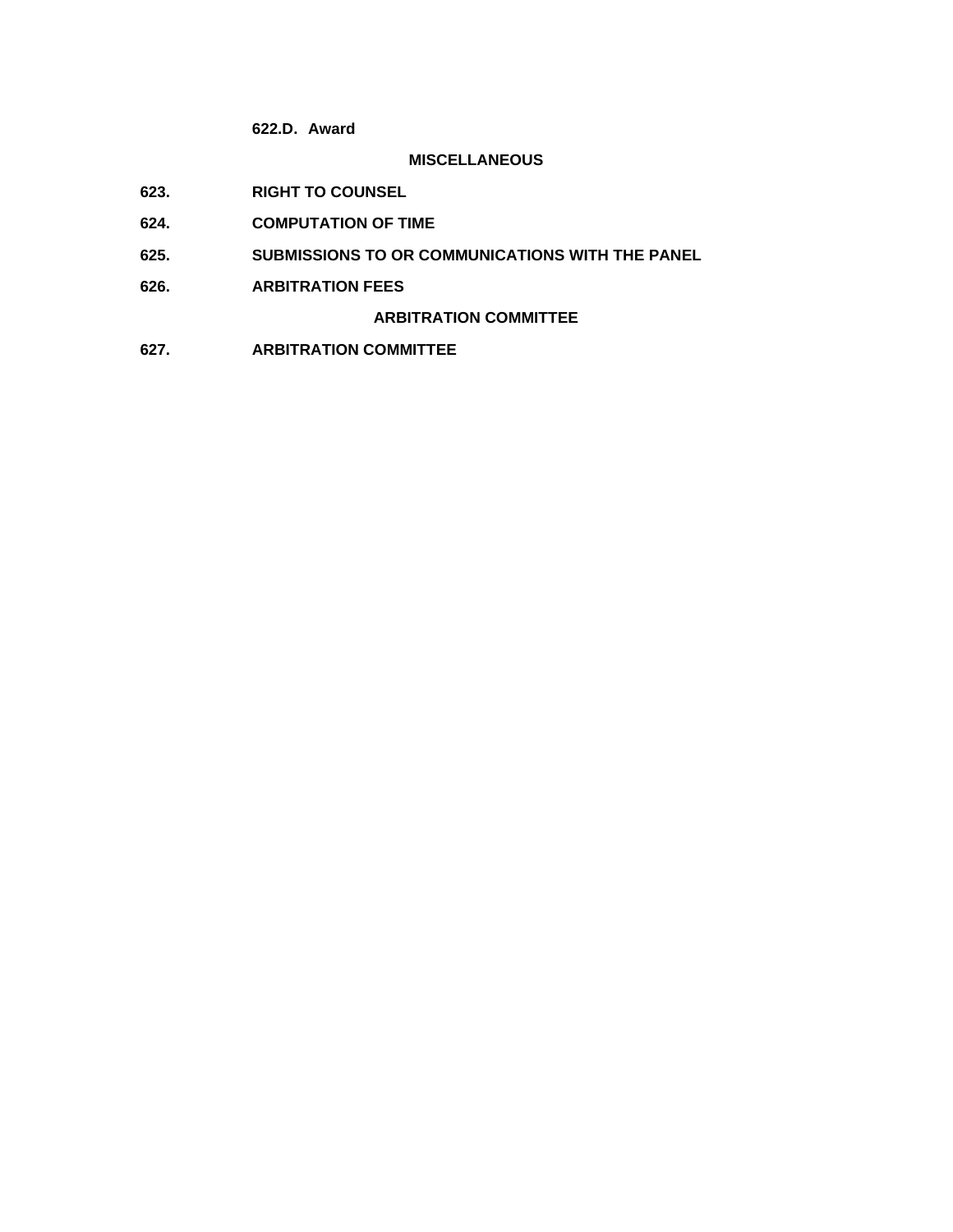# **Chapter 6 Arbitration**

# **JURISDICTION**

# **600. DISPUTES SUBJECT TO NYMEX ARBITRATION**

#### **600.A. Disputes Among Members**

It is contrary to the objectives and policy of the Exchange for members to litigate certain Exchange-related disputes. Disputes between and among members that are described below and that are based upon facts and circumstances that occurred at a time when the parties were members shall be subject to mandatory arbitration in accordance with the rules of this Chapter:

- 1. claims between members that relate to or arise out of any transaction on or subject to the rules of the Exchange;
- 2. claims between or among members relating to ownership of, or interests in, trading rights on the Exchange; and
- 3. claims between members relating to the enforceability of:
	- a. non-compete clauses to the extent they relate to the Exchange,
	- b. terms of employment in the Trading Annex, and
	- c. financial arrangements relating to the resolution of error trades in Exchange products that are included in any employment agreement.

Nothing in this rule, however, shall require a member employee to submit to arbitration any claim that includes allegations of a violation of federal, state or local employment discrimination, wage payment or benefits laws.

#### **600.B. [Reserved]**

#### **600.C. Claims Against the Exchange**

Claims against the Exchange pursuant to the provisions of Rule 578.C., Rule 578.D., Rule 578.F., and/or Rule 579.C. shall be subject to mandatory arbitration in accordance with the rules of this Chapter, provided the claimant has complied with all pre-filing requirements under the applicable rule(s).

#### **600.D. Permissive Arbitrations**

The following may be submitted for arbitration at the Exchange and, in the event such a claim is submitted against a member, that member is required to arbitrate the dispute under these rules, unless otherwise provided:

- 1. claims of a customer against a member that relate to or arise out of any transaction on or subject to the rules of the Exchange;
- 2. claims against an Exchange clearing member and its Globex user pursuant to Rule 588.E., provided that any non-member Globex user has consented to arbitration of the dispute at the Exchange within 21 days of receipt of a claim.
- 3-4. [Reserved]
- 5. claims of a non-member against a member that relate to or arise out of employment in the Trading Annex;
- 6. claims by or against an entity whose majority ownership is held by Exchange members and whose principal business relates to activity on or at the Exchange, where the dispute has a material connection to the business or purpose of the Exchange, provided such entity has consented to arbitration of the dispute at the Exchange within 20 days of receipt of a claim; and
- 7. at the discretion of the Chief Regulatory Officer, any claim involving the interests of the Exchange, its members, their business relations or commodity futures trading in general not otherwise arbitrable under these rules, provided the parties have consented to such arbitration.

#### **600.E. Waiver of Any Objection to Jurisdiction**

Any member or non-member who submits a claim or grievance to arbitration or any member who appeals to a hearing committee of the Board from any panel decision, or who takes any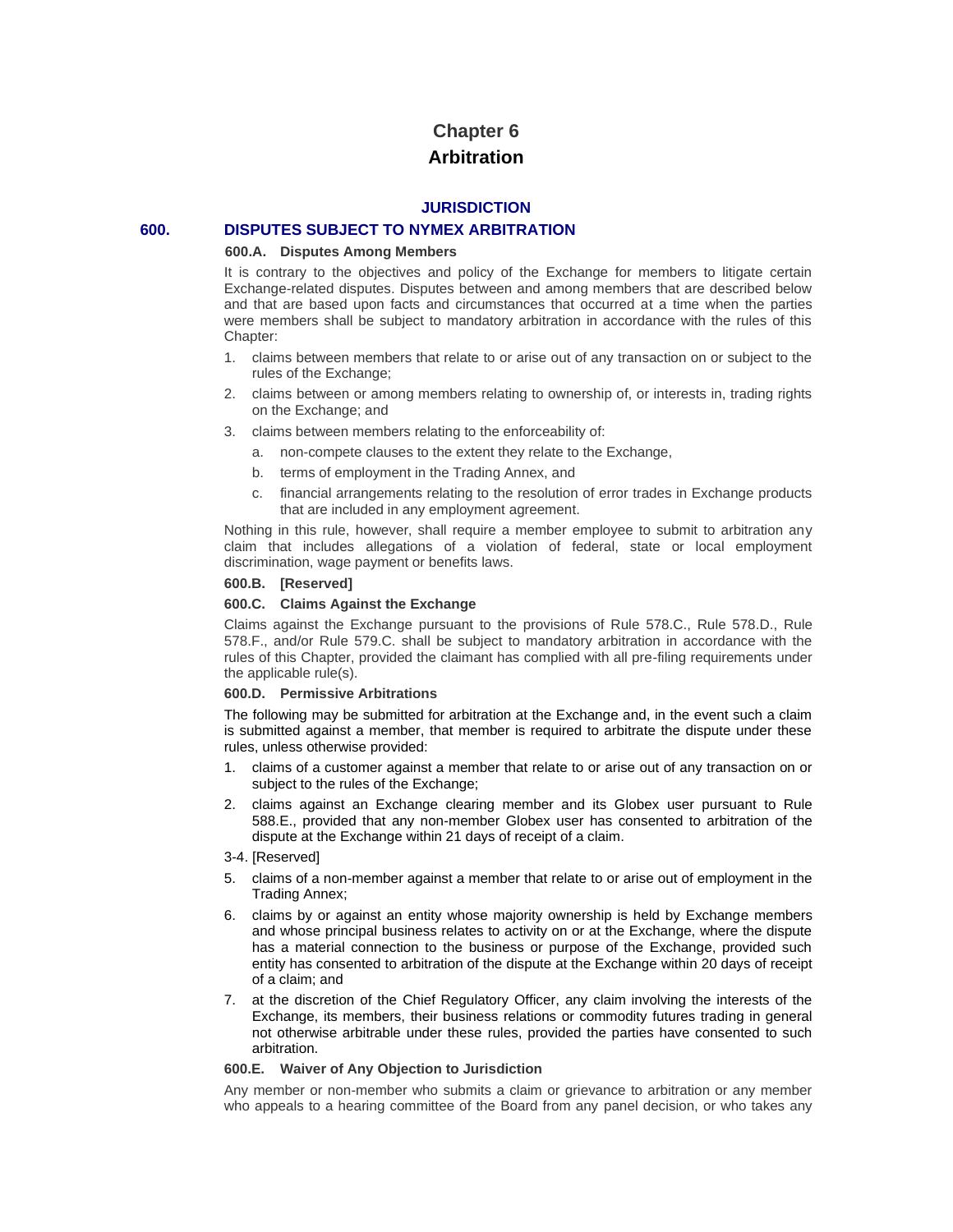steps therein, shall be conclusively presumed to have voluntarily recognized and agreed to the jurisdiction of the panel or hearing committee of the Board to hear and determine the claim or appeal.

### **600.F. Hearing Panel**

Any claim involving only members shall be heard by a Member panel and its decision shall be rendered in accordance with the rules of this Chapter. A Member panel shall mean an arbitration panel consisting of a co-chairman of the Arbitration Committee and five Members as defined in Rule 400.

# **601. CUSTOMER CLAIMS AGAINST MEMBERS**

# **601.A. Definitions**

- 1. Customer. Customer shall mean any person, not a member of the Exchange, who places an order or for whose account an order is placed for execution on the Exchange or who otherwise executes a transaction on or subject to the rules of the Exchange.
- 2. Claim. Claim shall mean any dispute arising out of any transaction on or subject to the rules of the Exchange.
- 3. Mixed Panel. Mixed Panel shall mean an arbitration panel consisting of a co-chairman of the Arbitration Committee and five Arbitration Committee members, three of whom shall be persons who are non-members and who are not associated with any member of a contract market, or employee thereof, and are not otherwise associated with a contract market.
- 4. Member. Member as used in this Chapter shall mean 1) members and clearing members of the Exchange, including individuals and entities described in Rule 106; 2) associated persons ("APs") and affiliates of clearing members and member firms of the Exchange; 3) guaranteed introducing brokers of clearing members and member firms of the Exchange and their APs; 4) regular firms; and 5) individuals and entities that have agreed in writing to comply with the rules of the Exchange.
- 5. Punitive Damages. Punitive damages shall mean an award in excess of actual damages suffered. Punitive damages shall be limited to twice the amount of actual damages and may be awarded only to a customer after a determination that there has been willful and wanton misconduct in the execution or handling of an order by a member or an employee acting on behalf of a member.

#### **601.B. Refusal to Hear Certain Disputes**

A chairman may, but shall not be required to, order that a dispute that is otherwise arbitrable under these rules not be arbitrated hereunder if the dispute requires for adjudication the presence of essential witnesses or third parties over whom the Exchange has no jurisdiction or who are not otherwise available, or if the dispute requires the application of the rules of another exchange.

#### **601.C. Initiation of Arbitration**

In the event that a complaint is received by the Exchange from a customer, it shall be referred to the Market Regulation Department, which shall inform the customer of alternative dispute settlement forums and, when appropriate, forward to the customer a Consent Form for arbitration at the Exchange. Such form shall inform the customer, by attachment of all pertinent rules, of the customer's rights and liabilities, including costs associated with arbitration, and the option of selecting an arbitration panel consisting of Exchange members or a Mixed Panel to decide the claim and any counterclaims, cross-claims or third-party claims.

A customer who submits a claim for arbitration in accordance with these rules consents thereby to the jurisdiction of the arbitrators and agrees to the arbitration of any counterclaims, cross-claims or third-party claims by any respondent which arise out of the transaction that is the subject of the customer's claim. The claim shall comply with the requirements of Rule 602, and in the case of a request for punitive damages, the claim shall set forth the facts the customer intends to present in support of the claim that the misconduct was willful and wanton. The customer shall file a completed Consent Form and deposit the arbitration fee with the Market Regulation Department. Notice shall then be given to the member against whom the claim is asserted, who shall respond to the claim in accordance with Rule 603.

# **601.D. Referral to Arbitration Panel or Mixed Panel**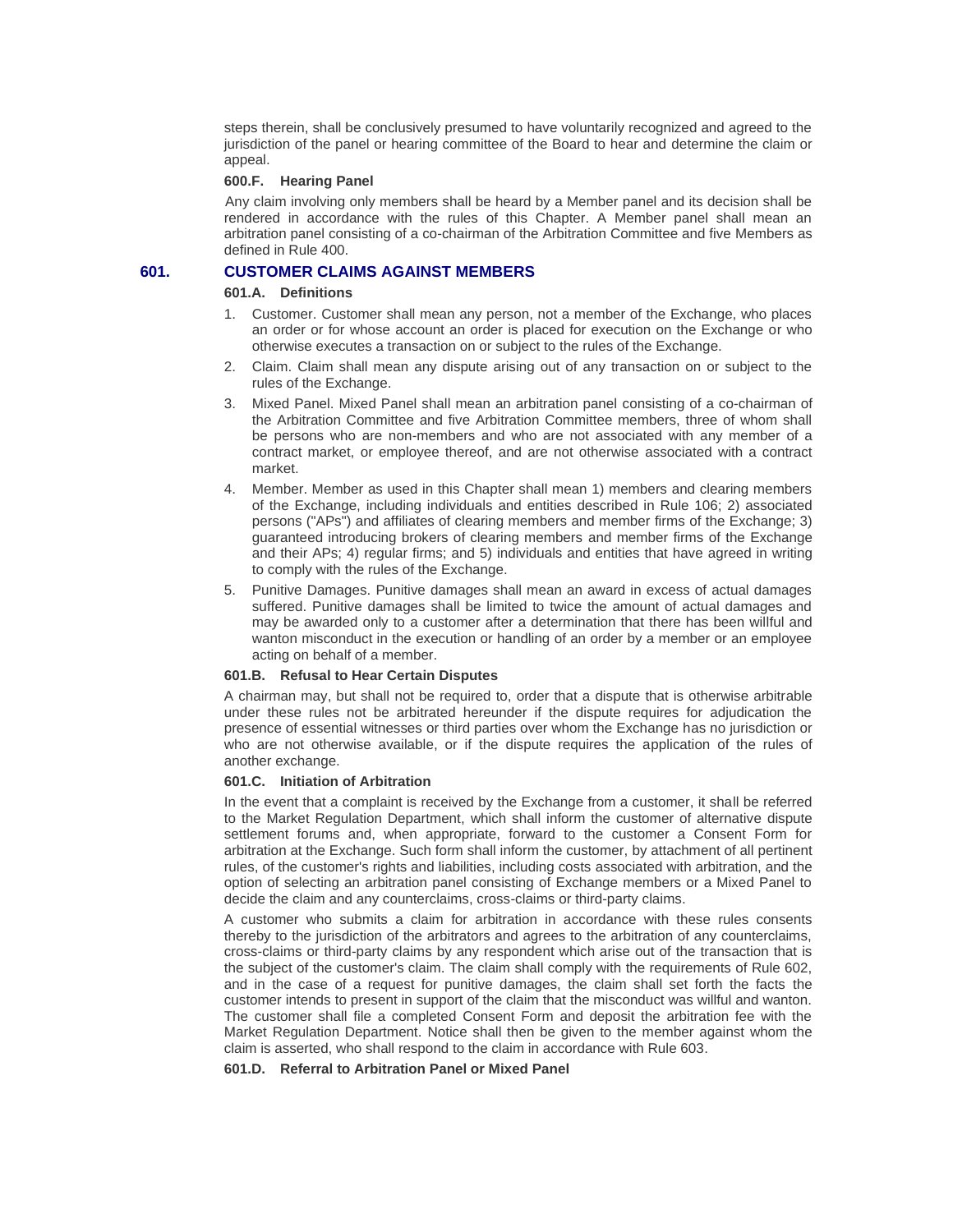A Customer claim against a member shall be heard by the type of panel selected by the customer and its decision shall be rendered in accordance with the rules of this Chapter. Customer claims (and any counterclaims, cross-claims or third-party claims applicable thereto) that do not exceed \$5,000 and do not include any claim for punitive damages may, in the interests of efficiency and economy, be resolved without hearing. The panel shall render its decision based upon the parties' written submissions and any other relevant information obtained and provided to the panel and the parties at the direction of the chairman and/or the panel.

# **FILING PROCEDURES**

# **602. INITIATING AN ARBITRATION CLAIM**

A claimant may initiate a claim by submitting a written description of the dispute, a completed Arbitration Cover Sheet and depositing the appropriate arbitration fee with the Market Regulation Department within the period of eligibility for arbitration claims. The written claim shall include a clear description of the facts and circumstances involved in the dispute, including the transaction(s) or agreement(s) complained of, the names of the persons and firms alleged to be responsible for any loss to the claimant, the dates of all acts or omissions relevant to the claim, a detailed calculation of the amount claimed and any other information necessary to fully describe the dispute.

The Market Regulation Department shall reject for filing any claim that does not fully describe the dispute, is clearly filed after the period of eligibility has expired or is clearly not arbitrable at the Exchange. Such a claim will be promptly returned to the filing party with a notice describing the deficiency. A claimant seeking to correct the deficiency and file an amended claim may do so within 30 days of receiving notice describing the deficiency despite any expiration of the period of eligibility prescribed by Rule 609 during that 30-day period. The acceptance for filing by the Market Regulation Department shall not preclude a challenge to the arbitrability of the claim nor create a presumption that the claim is arbitrable.

## **603. ANSWERING AN ARBITRATION CLAIM**

Each respondent shall file a written response within 21 days after receipt of the written claim. However, if a party has timely filed a challenge to the arbitrability of the dispute, its response shall be due 21 days after receipt of the written decision confirming the arbitrability of the dispute.

The written answer must admit the claim or describe the respondent's basis for denying liability to the claimant(s). The answer may include an admission or denial of each specific allegation contained in the claim and/or the respondent's narrative description of the facts and circumstances involved in the dispute. A respondent may assert in an answer any defense that would be available in a court of law or equity, including any affirmative defense.

### **604. FAILURE TO ANSWER**

A respondent's unexcused failure to file a timely answer shall constitute an admission of the facts alleged in a claim.

# **605. COUNTERCLAIMS, CROSS-CLAIMS AND THIRD-PARTY CLAIMS**

A respondent may assert any counterclaim, cross-claim and/or third-party claim to the extent such claim would be allowable as an original claim under these rules and, in response to claims by a customer against a member, the member may assert any counterclaim, crossclaim and/or third-party claim arising out of the same transaction or incident that is the subject of the customer's claim. Each respondent must file any counterclaim, cross-claim or third-party claim at the same time an answer to a claim is due. Initiating counterclaims, cross-claims, third-party claims and answers thereto shall conform to the requirements for initiating and answering original claims.

A respondent who believes that another member may have a claim to any money or property which is the subject of a dispute in arbitration and that the failure of that other member to assert a claim in the pending arbitration could prejudice the interests of the respondent may submit a request to the chairman to compel the participation of the other member. If a member fails to file such claim after being ordered to assert that claim in the pending arbitration, then notwithstanding any other rule, that member shall be barred from asserting in the future any claim against the respondent that is based on the same transaction, occurrence or subject.

#### **606. REVIEW OF ARBITRABILITY**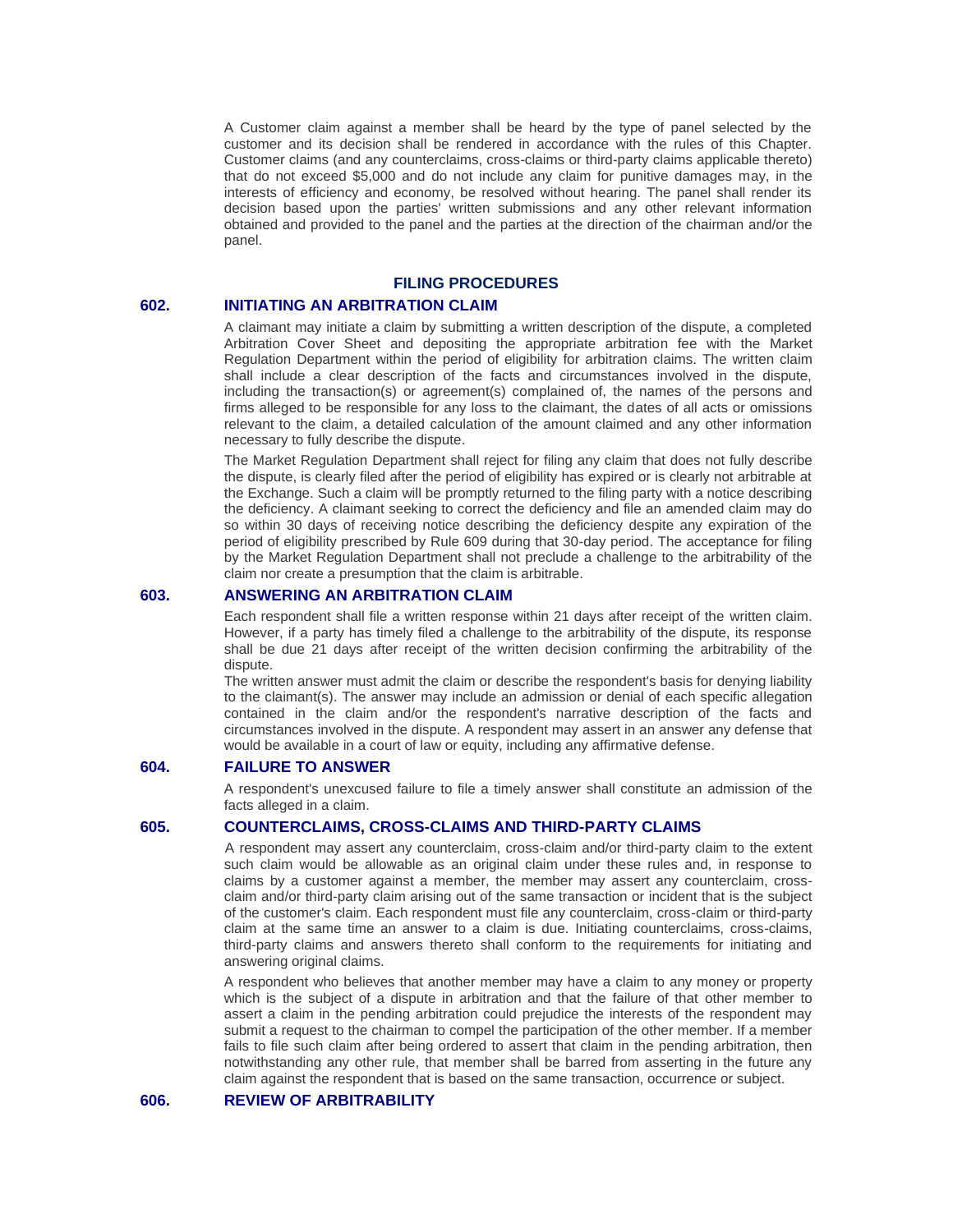Any party may file a challenge to the arbitrability of a dispute submitted for arbitration at the Exchange. A party's failure to file a timely challenge to arbitrability shall waive any right to object thereafter to the arbitrability of the dispute.

A challenge to arbitrability by a claimant must be filed no later than 5 days after the claim is submitted for arbitration. A challenge to arbitrability by a respondent must be filed no later than 10 days after the respondent has received notice of the claim. The request must be in writing and state the reasons why the dispute is not arbitrable at the Exchange. Any other party may file a written response in support of or opposition to the challenge no later than 10 days after receiving notice of the challenge to arbitrability.

The chairman may decide the arbitrability of a dispute based on his consideration of the written submissions of the parties. The chairman's decision shall be final and is not appealable.

# **607. CONSOLIDATION OF ARBITRATION DISPUTES**

If a chairman receives notice that two or more arbitration disputes pending at the Exchange are related, the chairman may order that any or all of the disputes be consolidated for purposes of conducting a hearing on the disputes. In determining whether to consolidate the disputes the chairman may consider the efficiencies of consolidation as well as the burdens and benefits to the parties in consolidating the disputes.

### **608. WITHDRAWAL OF CLAIMS**

- A. A party may voluntarily withdraw its claim, counterclaim, cross-claim or third-party claim without prejudice at any time before an answer thereto has been filed by notifying the Market Regulation Department in writing of such withdrawal.
- B. After an answer to any claim, counterclaim, cross-claim or third-party claim has been filed, the claimant seeking to withdraw the claim, counterclaim, cross-claim or third-party claim must submit to the chairman a written request to withdraw with prejudice or upon such terms and conditions as may be imposed by the chairman.
- C. A withdrawal with prejudice under this rule shall bar the claimant from re-filing any claim based on the same acts, transactions or omissions as the dismissed claim.

# **609. PERIOD OF ELIGIBILITY FOR ARBITRATION**

An arbitration must be initiated within two years of the date the claimant knew or should have known of the dispute on which the claim is based, except that claims filed pursuant to Rule 600.C. must be submitted within 10 days of receiving notice that the Exchange has refused to compensate the claimant for the claimed loss.

Counterclaims, cross-claims and third-party claims must be submitted no later than the date on which the answer is due.

# **610. PARALLEL PROCEEDINGS**

No claim will be accepted for arbitration at the Exchange if the Market Regulation Department receives notice that another arbitration, reparations action or civil court proceeding based on the same act, transaction or omission as the arbitration claim is pending at the time of filing.

No claim, counterclaim, cross-claim or third party-claim will be accepted for arbitration against a respondent if the Market Regulation Department has received notice that a stay exists due to the pendency of any bankruptcy proceeding against that respondent. If such a stay arises after a claim is accepted for arbitration or if the Market Regulation Department subsequently learns that such a stay is pending, the claim shall be dismissed without prejudice as to each respondent who is the subject of the stay. Nothing in this rule shall prevent a claim in arbitration from proceeding against any remaining respondent.

# **PRE-HEARING PROCEDURES**

#### **611. REQUESTS FOR DOCUMENTS, INFORMATION OR TESTIMONY**

A. The initial schedule for document requests by parties and responses will be set by the Market Regulation Department. The chairman may require any member, or any person employed by or associated with a member to produce relevant documents in his possession or control at any time after a claim has been filed.

Upon the failure of a party or member to voluntarily produce relevant documents in its possession or control upon request by a party, the party seeking the documents may submit a written request to the chairman for an order compelling the production of such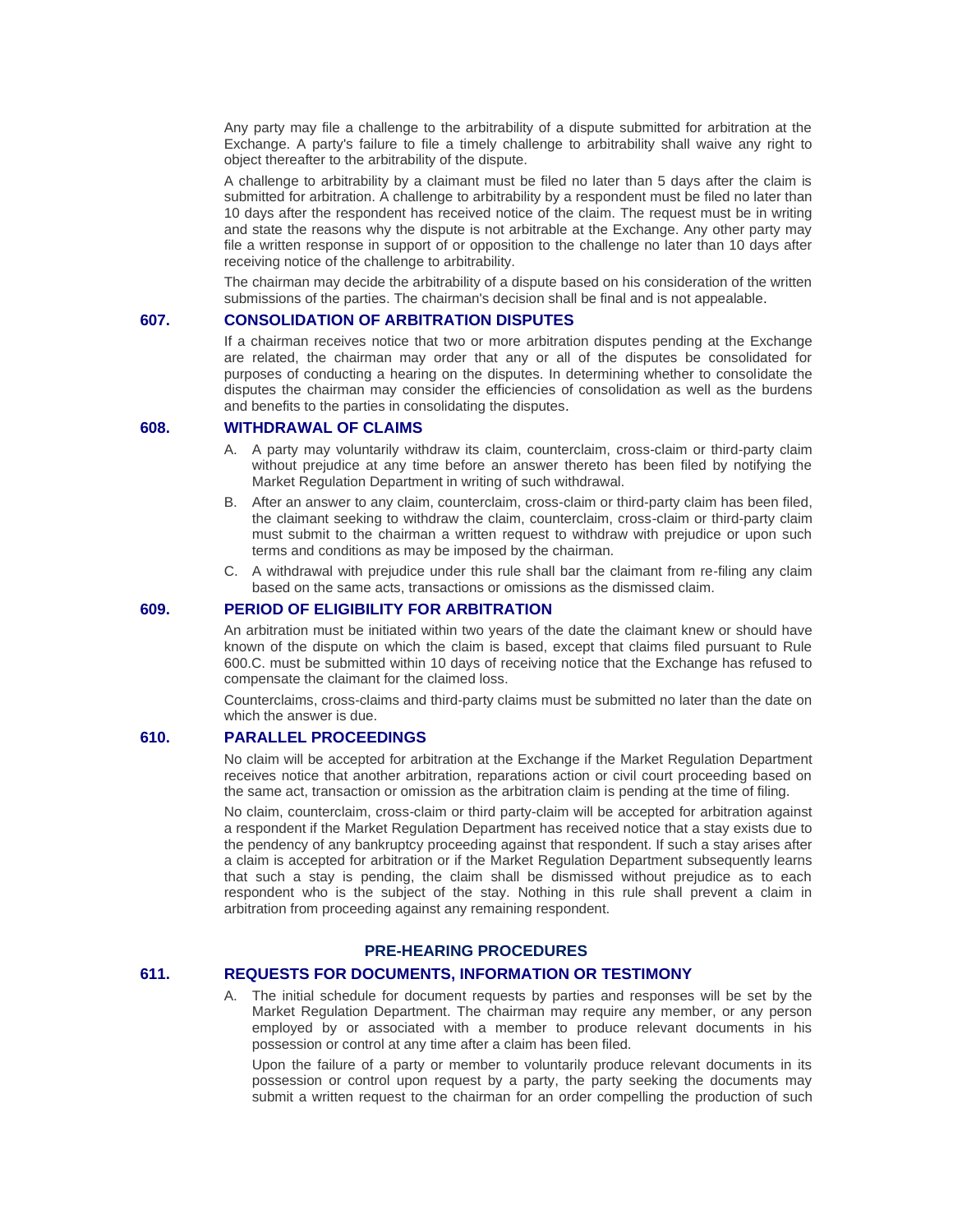documents.

- 1. Any request for an order compelling production of documents must:
	- a. identify each document or type of document sought with as much specificity as possible;
	- b. explain the relevance of each document or type of document sought; and
	- c. include a representation that the requesting party has attempted to obtain the documents from the responding party before resorting to a request to the chairman.
- 2. The party or member against whom an order compelling production is sought shall:
	- a. produce copies of the requested documents to the requesting party and the Exchange; or
	- b. represent in writing that the documents are not in his possession or control and explain the basis for such representation, and, if applicable, identify who is in possession or control of the requested documents; or
	- c. object in writing to a request and provide the basis for each objection.
- B. In connection with any claim, counterclaim, cross-claim or third-party claim that seeks relief in excess of \$50,000, any party may seek leave from the chairman to serve written requests for information on any other party. The chairman shall have discretion to determine whether and under what circumstances such requests may be permitted.
- C. The chairman may require any member, or any person employed by or associated with a member, to appear and to testify at a hearing.
- D. Whenever such production or appearance results from the request of a party, all reasonable costs and expenses incurred shall be borne by the party making the request, unless directed otherwise by the panel. A party who incurs costs and expenses recoverable under this rule may, no later than the close of the last hearing date in the matter, submit an application to the panel for such costs and expenses. Such application shall contain a detailed explanation of amounts claimed. The panel may grant or deny all or any portion of the application.
- E. Any member or employee thereof failing to appear, testify, produce documents or provide information in accordance with this rule may be charged with a violation of Rule 432.

# **612. DOCUMENTS AND WITNESSES TO BE PRESENTED AT HEARING**

No later than 10 business days prior to the first scheduled hearing, each party must provide every other party and the Exchange with copies of all documents that the party intends to offer into evidence and a list of the names of all witnesses, including party-witnesses, who the party intends to call at the hearing in support of a claim or defense. Parties are not required under this rule to provide copies of those documents that they may use, or to identify any witnesses whom they may call, only in cross-examination or rebuttal.

# **613. ADDITIONAL PROCEDURES**

The chairman may establish any procedures not otherwise contemplated by these rules necessary to establish a just, equitable and efficient method of resolving a particular dispute, except that the chairman may not decide a motion to dismiss a claim, as motions to dismiss are not permitted under these rules.

# **HEARINGS**

# **614. ARBITRATION PANEL**

# **614.A. Appointment of Arbitration Panel**

The Market Regulation Department shall select a panel of arbitrators from the Exchange's Arbitration Committee to hear and decide a dispute. The panel shall consist of five arbitrators and one chairman.

#### **614.B. Requests to Remove an Arbitrator**

1. Each party may request the removal of any arbitrator(s) from a panel for good cause shown. Such request must be made no later than the start of testimony at the first scheduled hearing. Failure of a party to timely request the removal of any arbitrator(s) will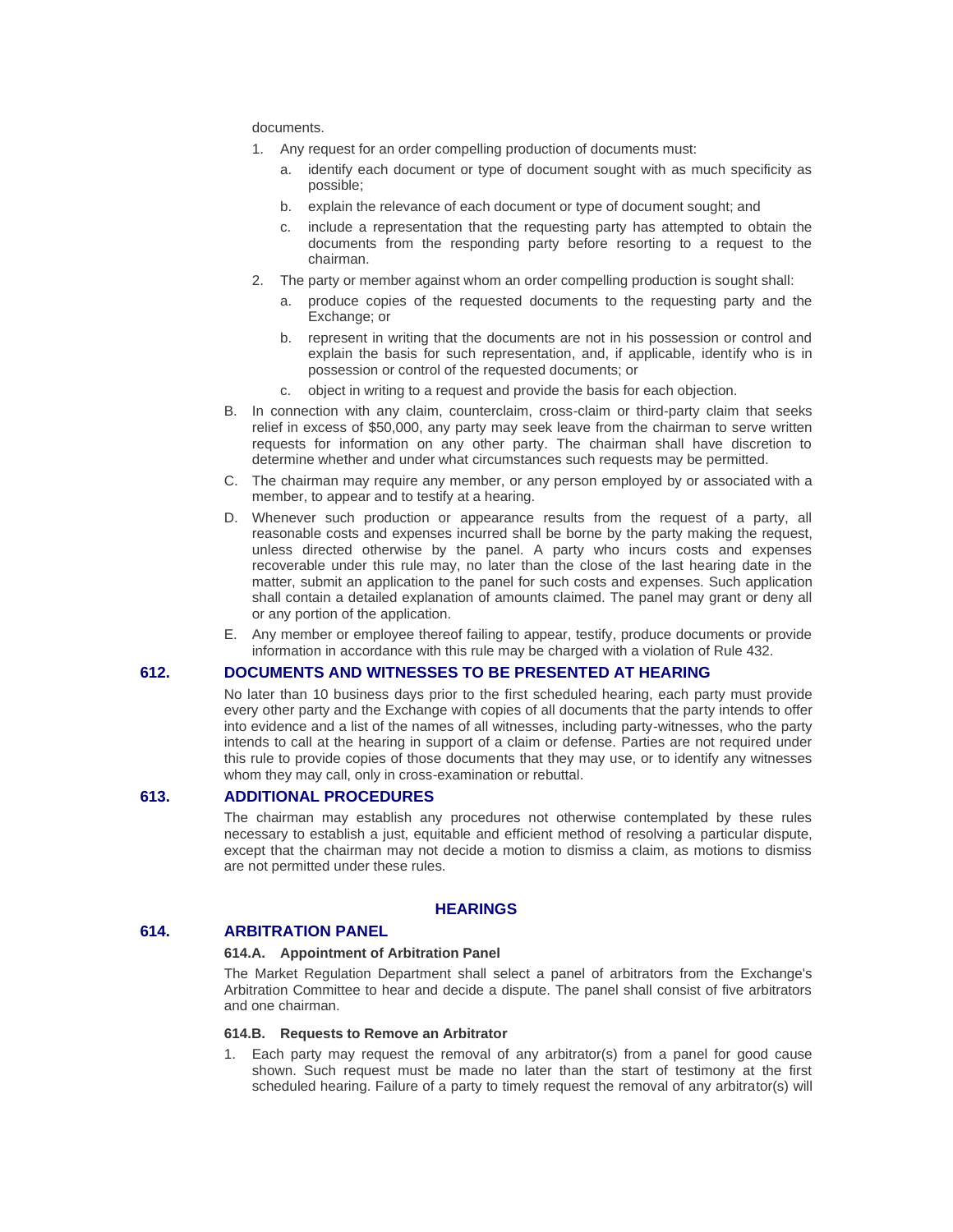be deemed a waiver of that party's right to any further objection to the arbitrator's participation in the hearing and decision of the dispute.

- 2. The chairman, after considering a request to remove an arbitrator, another party's objections thereto and/or the statements of an arbitrator whose removal is sought, may deny the request or excuse the arbitrator. The chairman's decision shall be final and may not be appealed.
- 3. If an arbitrator is excused prior to the date of the first scheduled hearing, the Market Regulation Department shall select another Arbitration Committee member to replace the excused arbitrator at the hearing. Parties may make any appropriate request for the removal of the replacement arbitrator under this rule.
- 4. If an arbitrator is excused on or after the date of the first scheduled hearing, the dispute may, at the election of the non-requesting party and with the consent of the chairman be heard and decided by the remaining arbitrators.

#### **615. HEARING PROCEDURES**

#### **615.A. Chairman**

The panel chairman shall preside over the proceeding and shall make such determinations on relevancy and procedure as will promote a fair and expeditious adjudication of any claim. The chairman may administer oaths or affirmations by witnesses. Upon request of the panel chairman, the Market Regulation Department shall submit any documents to the panel and parties in the Exchange's possession that are relevant and readily available.

#### **615.B. Arbitrators**

The arbitration panel shall consider all relevant, probative testimony and documents submitted by the parties. The panel shall be the sole judge of the law and the facts, but if the panel is in doubt as to any questions of law, it may refer the question to Exchange legal counsel for an opinion. The panel shall not be bound by the formal rules of evidence. The final decision of the panel shall be by majority vote of the arbitrators, and the chairman shall vote only to resolve a tie.

#### **615.C. Parties and their Representatives**

Each party and his representative has the right to examine all relevant documents prior to and during the hearing, to present all relevant evidence in support of a claim or defense or as rebuttal to a claim or defense, and to question during the hearing witnesses presented in connection with a claim or defense. An entity may have one corporate representative of the entity, in addition to any counsel of record, attend the arbitration hearing. Such corporate representative will not be precluded from testifying in the matter.

#### **615.D. Witnesses**

All testimony offered to the panel will be under oath or affirmation. Witnesses will be permitted in the hearing room only while providing testimony to the panel. Witnesses shall testify in person at the hearing, except that for good cause shown and in the discretion of the chairman, a witness may be allowed to testify by telephone or other appropriate means.

#### **615.E. Hearing Record**

An audio recording of the proceeding shall be made by the Market Regulation Department. Unless otherwise ordered by a chairman of the Arbitration Committee, Business Conduct Committee or a duly appointed Hearing Panel of the Board of Directors, a copy of the audio recording will be released to a party only for the purpose of perfecting an appeal of a decision rendered by a Panel or upon application to confirm, vacate, modify or correct an award in a court of law. The requesting party shall bear the cost of copying the recording.

#### **DECISIONS**

# **616. AWARDS**

# **616.A. Decision by Panel**

After a hearing, or, on customer claims that do not exceed \$5,000 upon consideration of the pleadings and other relevant information, the arbitration panel shall issue a written decision signed by the panel chairman and at least a majority of the panel. The panel may decide any matter in controversy and issue any order the panel deems necessary to fully resolve the dispute. The Market Regulation Department shall promptly serve copies on all parties. A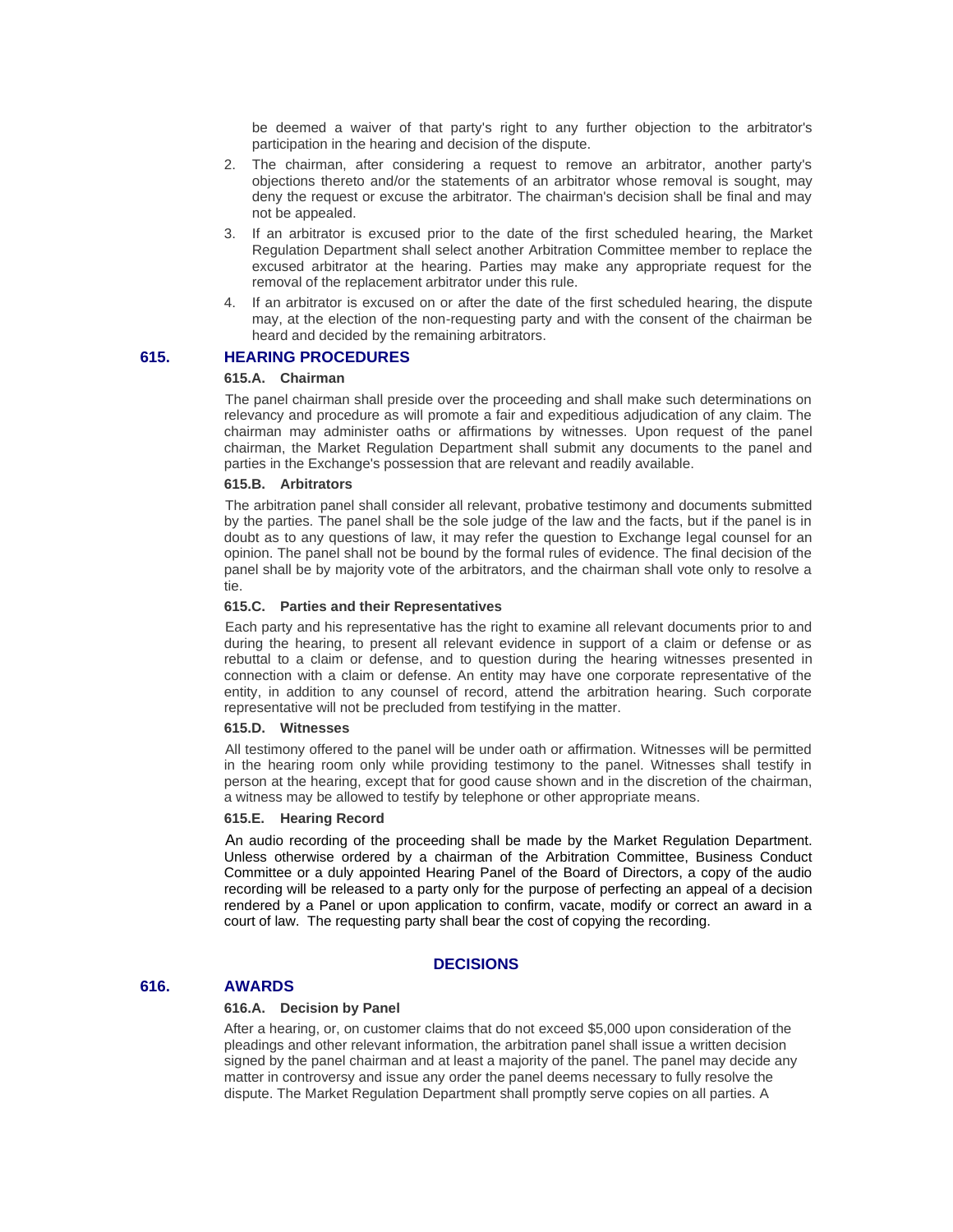monetary award made by the panel may include the following:

- 1. actual damages;
- 2. interest thereon;
- 3. punitive damages of no more than two times the amount of actual damages in accordance with Rule 601.A.5;
- 4. the arbitration fee incurred by a prevailing party, or a portion thereof; and
- 5. all or any portion of the administrative costs of the proceeding and any other reasonable and necessary expenses, including, but not limited to, attorneys' fees (a) incurred by a party by reason of another party's frivolous or bad faith claim, defense, or conduct during the arbitration or (b) where a statutory or contractual basis exists for awarding such fees. Requests for attorneys' fees and costs incurred in the arbitration proceeding must be raised in the proceeding or they are waived.

#### **616.B. Decision by the Chairman**

The chairman may order a party who fails to prosecute or defend a claim to pay to the Exchange all or a portion of its administrative costs incurred in connection with the arbitration claim.

#### **616.C. Limitations on Monetary Awards**

Monetary awards in claims filed pursuant to Rule 621 shall be limited as set forth in Rule 578.

# **617. CORRECTION OF AWARD**

Any party may, within three days after receipt of the notice of decision, request the arbitration panel to modify or correct its decision where there has been an obvious material miscalculation or misdescription or where the notice is imperfect in a matter of form not affecting the merits of the dispute or decision.

# **618. SATISFACTION OF AWARD**

A party directed to pay an award shall submit payment of the amount due directly to the party receiving the award. An arbitration award must be satisfied within 15 days of receipt of the notice of decision. If a request is made to correct an award pursuant to Rule 617, the award must be satisfied within 15 days of receipt of the corrected notice of decision.

A party making payment must submit proof of payment to the Market Regulation Department no later than the business day following payment. An individual member who fails to provide proof of payment within the time prescribed will forfeit the following privileges until proof of payment has been provided: 1) access to all CME Group markets; 2) access to the Globex platform; and 3) access to any other electronic trading or clearing platform owned or controlled by CME Group. An entity member that fails to provide proof of payment within the time prescribed will forfeit preferred fee treatment for its proprietary trading. Any member that fails to pay an arbitration award within the time prescribed may be subject to sanctions pursuant to Rule 432.R and may be immediately removed from any trading floor or facility owned or controlled by CME Group.

#### **APPEALS**

#### **619. APPEALS**

Any decision rendered in a dispute among members resulting in a non-cash award or involving a claim, counterclaim, cross-claim or third-party claim that sought a recovery over \$10,000 may be appealed to an appellate panel of the Board ("Appellate Panel"). All other decisions rendered by an arbitration panel are final and may not be appealed. In order to appeal a decision, a party must, within 10 days of receipt of the notice of decision, file with the Market Regulation Department a written request stating the grounds for the appeal and the specific error or impropriety of the original decision based upon the standards set forth in Rule 620 and deposit the applicable fee established by the Exchange. Within 15 days of receipt of the notice of decision, the appellant must deposit with the Market Regulation Department a cashier's or certified check payable to CME Group in the amount of any monetary award against such appellant.

Failure to timely comply with these requirements for appeal, when applicable, shall constitute a waiver of any right to appeal and render the arbitrators' decision final and binding.

Within 15 days after filing a request for an appeal, the appellant shall file with the Market Regulation Department any argument and any documents or information that the appellant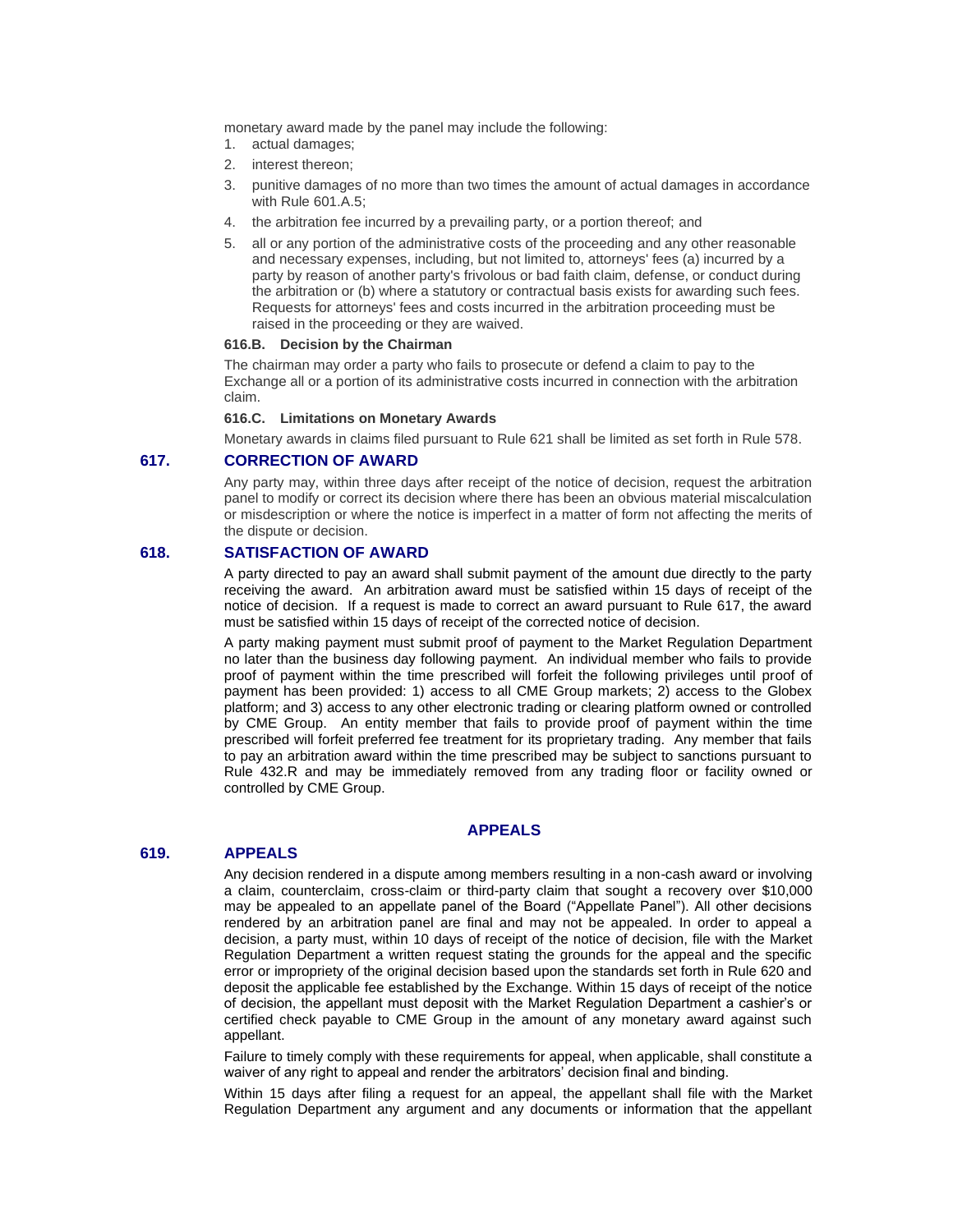intends to use in support of the appeal. The appellee shall have 15 days thereafter to file whatever documents or information he intends to rely upon in opposition to the appeal. An extension beyond the 15-day filing period may be granted by the Market Regulation Department upon a showing of good cause. In the case of a non-cash award, the filing of the notice of appeal shall not stay the decision appealed from unless the panel from which the appeal is taken or the Chief Regulatory Officer specifically directs that the decision be stayed.

The appeal will be determined by an Appellate Panel consisting of three directors appointed by the Chairman of the Board, one of whom the Chairman of the Board shall designate as chairman of the Appellate Panel. No director may serve on an Appellate Panel if he has a personal or financial interest in the matter under consideration. A party may strike any member of the Appellate Panel for good cause shown as determined by the Chief Regulatory Officer, in which event that director shall be excused and the Chairman of the Board shall then select an alternate director from the Board. Any meeting of the Appellate Panel shall require the presence, either in person or by telephone, of each director appointed to the Appellate Panel and shall be conducted by the chairman of the Appellate Panel.

The Appellate Panel may, by unanimous vote, determine that the appeal will be decided based solely upon the parties' written submissions, the record from the arbitration proceeding and any other relevant information provided by the parties to the Appellate Panel. Any information provided by one party must be provided to all parties to the appeal. Additionally, the parties may, upon unanimous consent, request that the Appellate Panel consider the matter based solely on the parties' written submissions, subject to the approval of the Appellate Panel.

## **620. STANDARDS AND PROCEDURES FOR REVIEW UPON APPEAL**

In the following cases, the hearing committee may enter an order amending or vacating the award of the arbitration panel:

- A. Where the award was procured by corruption, fraud or undue means;
- B. Where there was evident partiality or corruption on the part of any of the arbitrators or the chairman;
- C. Where the arbitrators were guilty of misconduct in refusing to hear relevant evidence; or of any other behavior by which the rights of any party have been prejudiced;
- D. Where the arbitrators exceeded their powers, or so imperfectly executed them that a mutual, final, and definite award upon the dispute submitted was not made; or
- E. Where the arbitrators acted in manifest disregard of the applicable law, including Exchange rules.

The hearing committee shall consider only the record made before the panel and any other evidence submitted by the parties relevant to A. through E. above. In the event that the hearing committee determines to vacate the award, the matter shall be resubmitted to a new panel of arbitrators for a rehearing. In the event that the hearing committee amends the award or denies the appeal, such decision of the hearing committee shall be final and binding.

# **ADDITIONAL CLAIMS**

# **621. CERTAIN CLAIMS AGAINST THE EXCHANGE INVOLVING TRADING SYSTEMS OR SERVICES**

# **621.A. General**

All claims arising out of or relating to the following matters shall be arbitrated in accordance with the specific requirements of this Rule 621 and, to the extent not inconsistent with such requirements, the rules of this Chapter:

- 1. receipt of an incorrect order status or the failure to have received an appropriate order status;
- 2. the negligence of GCC personnel or any other Exchange staff; or
- 3. Phantom Orders, as defined in Rule 578.F.

Nothing in Rules 621 or 622 shall be construed to create a claim against the Exchange, to limit a defense available to the Exchange, or to obviate or modify any limitation of Exchange liability imposed by any other rule.

#### **621.B. Initial Liability Claim and Demand for Arbitration**

The initial claim of loss, including a detailed description of any loss suffered, must be made to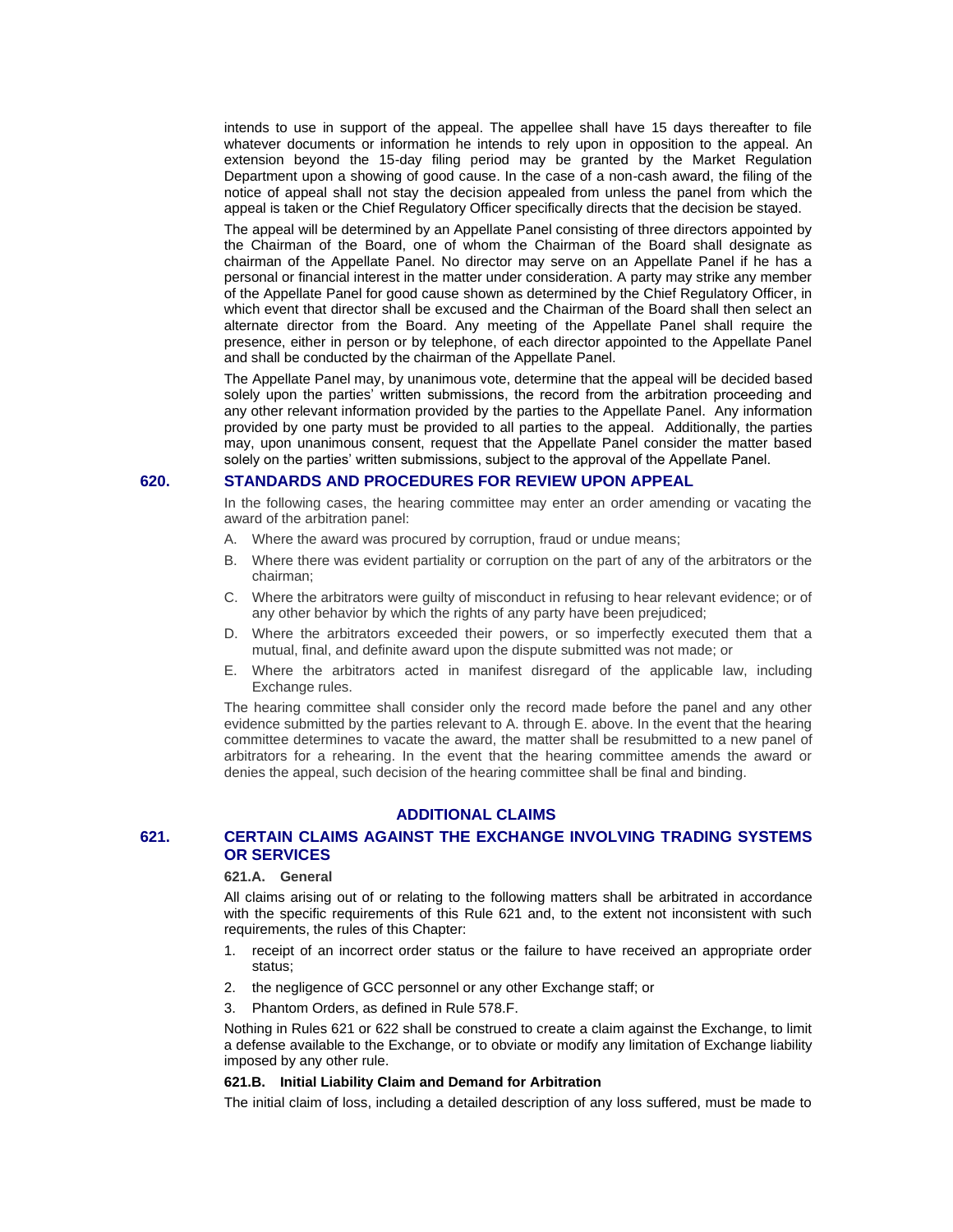the Exchange within ten business days of the date of the incident that caused the loss. The Exchange shall have 30 business days to pay or deny the claim in whole or in part. If the Exchange denies the claim in whole or in part, the claimant must file a written demand for arbitration with the Market Regulation Department within ten business days after the Exchange has notified the claimant of such denial. A claimant's failure to pursue its claim within these time limits shall bar any recovery on such claim.

#### **621.C. Selection of Arbitration Panel**

The arbitration panel shall consist of three non-member arbitrators from the Exchange's Arbitration Committee. The panel shall choose a chairman.

#### **621.D. Related Claims**

All claims arising out of the same system failure, event or alleged negligent act shall, to the extent practicable in the determination of the chairman, be consolidated for a single hearing.

#### **621.E. Award**

Within 30 days of completion of the hearing, the panel shall issue a written decision. The award shall be limited to the lesser of the actual loss or the loss that would have been incurred if the claimant had used its best efforts to mitigate the loss. Punitive damages, loss of profits, loss of use, and indirect, incidental or consequential damages shall not be awarded. The decision of a majority of the panel shall be final and binding, and there shall be no appeal to a hearing committee of the Board of Directors. A party may move, within three business days of the award, that the award be corrected to remedy any miscalculation or misdescription or where the award is otherwise imperfect in a matter of form not affecting the merits of the award.

# **621.F. Satisfaction of Award by Exchange**

The Exchange shall satisfy any award against it subject to its limitation of liability rules and the rules respecting proration among claimants where damages allowed for a defined period of time exceed any limit imposed by Exchange rules. The Exchange may delay paying any award until such time as any applicable proration or limitation can be finally calculated.

### **622. CLAIMS RELATING TO TRADE CANCELLATIONS OR PRICE ADJUSTMENTS**

#### **622.A. General**

All claims relating to price adjustments or trade cancellations pursuant to Rule 588 shall be arbitrated in accordance with the specific requirements of this Rule 622 and, to the extent not inconsistent with such requirements, the rules of this Chapter.

#### **622.B. Initiation of Claim**

Any claim for loss under Rule 588 must first be submitted to the Exchange as described in Rule 588.E. Following a denial of liability by a party responsible for a trade cancellation or price adjustment and by the clearing firm through which the trade was placed, the claimant may file an arbitration claim with the Market Regulation Department. The Market Regulation Department shall administer the arbitration and provide notice to all parties.

The party alleged to have made the trade that caused the trade cancellation or price adjustment and the clearing firm through which that trade was placed both may be respondents in the arbitration. Any party responsible for a trade cancellation or price adjustment who is not otherwise subject to arbitration under these rules may voluntarily submit to such arbitration by filing a submission agreement with the Market Regulation Department within 21 days of that party's receipt of notice of the referral to arbitration. In the absence of the voluntary submission to arbitration by such party, the arbitration shall proceed solely against the clearing firm through which the trade was placed, and that firm shall be liable for any damages awarded by the panel.

# **622.C. Related Claims**

All claims arbitrable under this rule that arise out of a trade cancellation or price adjustment that was caused by the same incident shall, to the extent practicable in the determination of the chairman, be consolidated for a single hearing.

#### **622.D. Award**

Within 30 days of completion of the hearing, the panel shall issue a written decision signed by a majority of the arbitrators. Except as provided below, the claims shall be limited to realized losses. Any award shall be made jointly and severally against the respondents. In the event the panel finds the respondent(s) liable for the full amount of the claim, the panel shall also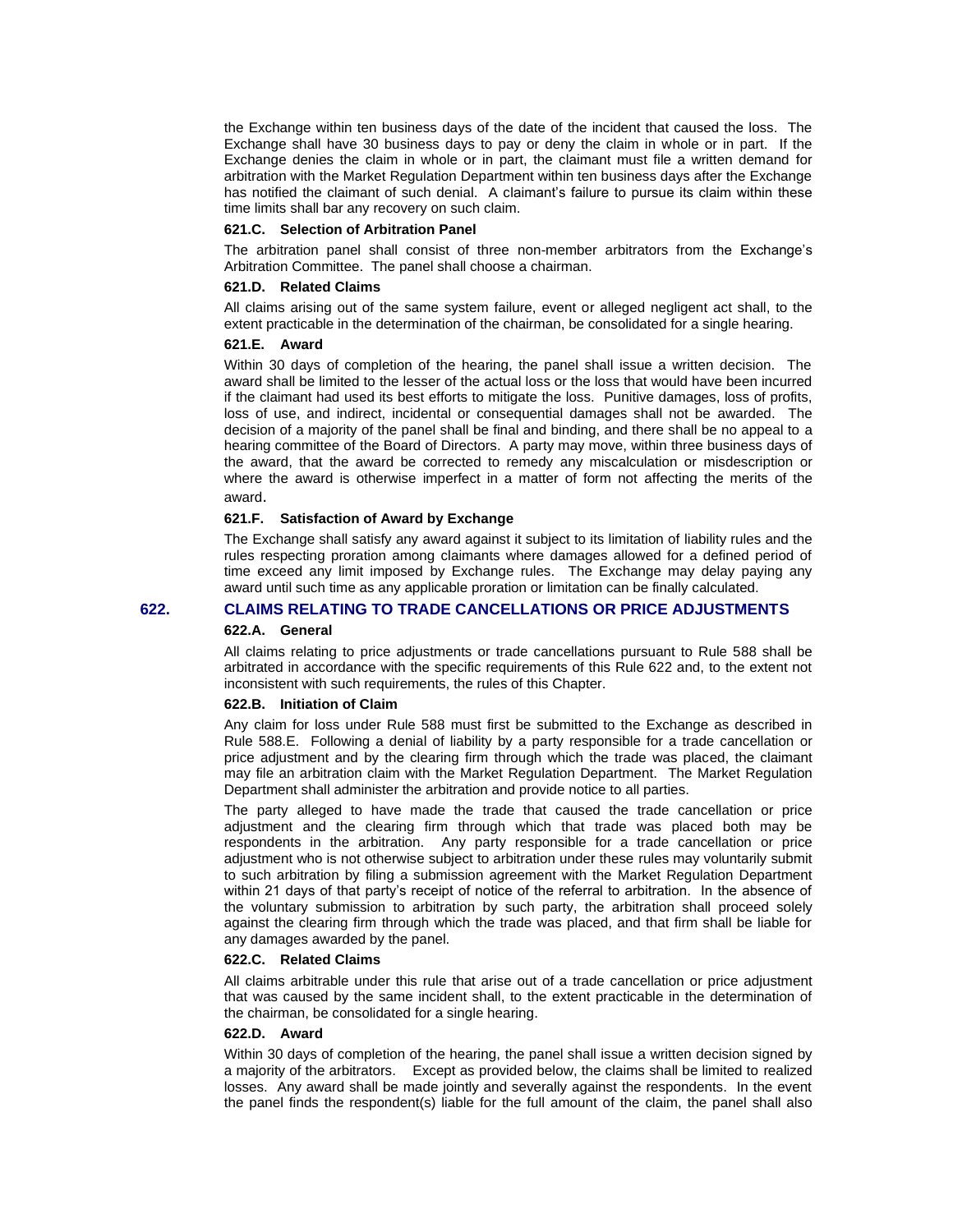award the claimants their costs and attorneys fees incurred in connection with arbitrating the claim.

Punitive damages, loss of profits, loss of use, and indirect, incidental or consequential damages shall not be awarded. The decision of a majority of the panel shall be final and may not be appealed. A party may move, within three business days of the award, for an order correcting or modifying the award to remedy any miscalculation or misdescription or where the award is otherwise imperfect in a matter of form not affecting the merits of the award.

# **MISCELLANEOUS**

# **623. RIGHT TO COUNSEL**

Every person is entitled to represent his own interests, be represented by an attorney at law of his choosing and at his own expense who is admitted to practice before the highest court in any State, or be represented by any other non-compensated representative at any stage of an arbitration proceeding at the Exchange. An entity must be represented by an officer or owner of the entity or by an attorney at law. Notwithstanding the above, no person may be represented by a member of the Arbitration Committee, a member of the Board, an employee of CME Group or any person related to the arbitration.

# **624. COMPUTATION OF TIME**

For the purposes of this Chapter, when a period of time is prescribed by a number of days, and not a specific date, the first day counted for the time prescribed is the day after notice is received or other event giving rise to the period of time occurs. Any submission is due or the time to take action shall lapse by the close of business on the last day counted, unless the last day is a weekend or Exchange holiday, in which case the due date shall be the next following day the Exchange is open for business.

For time periods of five days or less only days the Exchange is open for business will be counted. For all other time periods calendar days will be counted.

# **625. SUBMISSIONS TO OR COMMUNICATIONS WITH THE PANEL**

Any submission for consideration by a chairman or panel must be submitted to the Market Regulation Department with copies simultaneously served on each other party or designated representative of a party.

After a dispute has been submitted for arbitration, a person filing the claim or required to respond to the claim and any person asked to provide documents, information or testimony in connection with such claim shall not contact any member of a panel appointed to hear the claim for any purpose related to the dispute described by the claim.

# **626. ARBITRATION FEES**

Any person submitting an arbitration claim or appealing a decision of an arbitration panel shall remit the applicable fees as may be determined by the Exchange at the time of submission or appeal, in order for such action to be effective.

# **ARBITRATION COMMITTEE**

# **627. ARBITRATION COMMITTEE**

Each member of the Arbitration Committee shall:

- A. be appointed by the Board Chairman on an annual basis;
- B. pledge to the Exchange that he will not publish, divulge, or make known in any manner any facts or information which may come to his attention while performing his duties as a member of the Arbitration Committee, except when reporting to the Board, or to a committee concerned with such information, or when called upon to respond in any judicial or administrative proceeding;
- C. comply with the standards of the American Bar Association-American Arbitration Association's "Code of Ethics for Arbitrators in Commercial Disputes" which the Exchange hereby adopts as its own code of ethics for arbitrators;
- D. pledge to immediately disclose any matter, relationship or interest with any party or the subject of a dispute which may affect the arbitrator's ability to be, or create the appearance that the arbitrator is not, impartial in deliberating and deciding a dispute; and